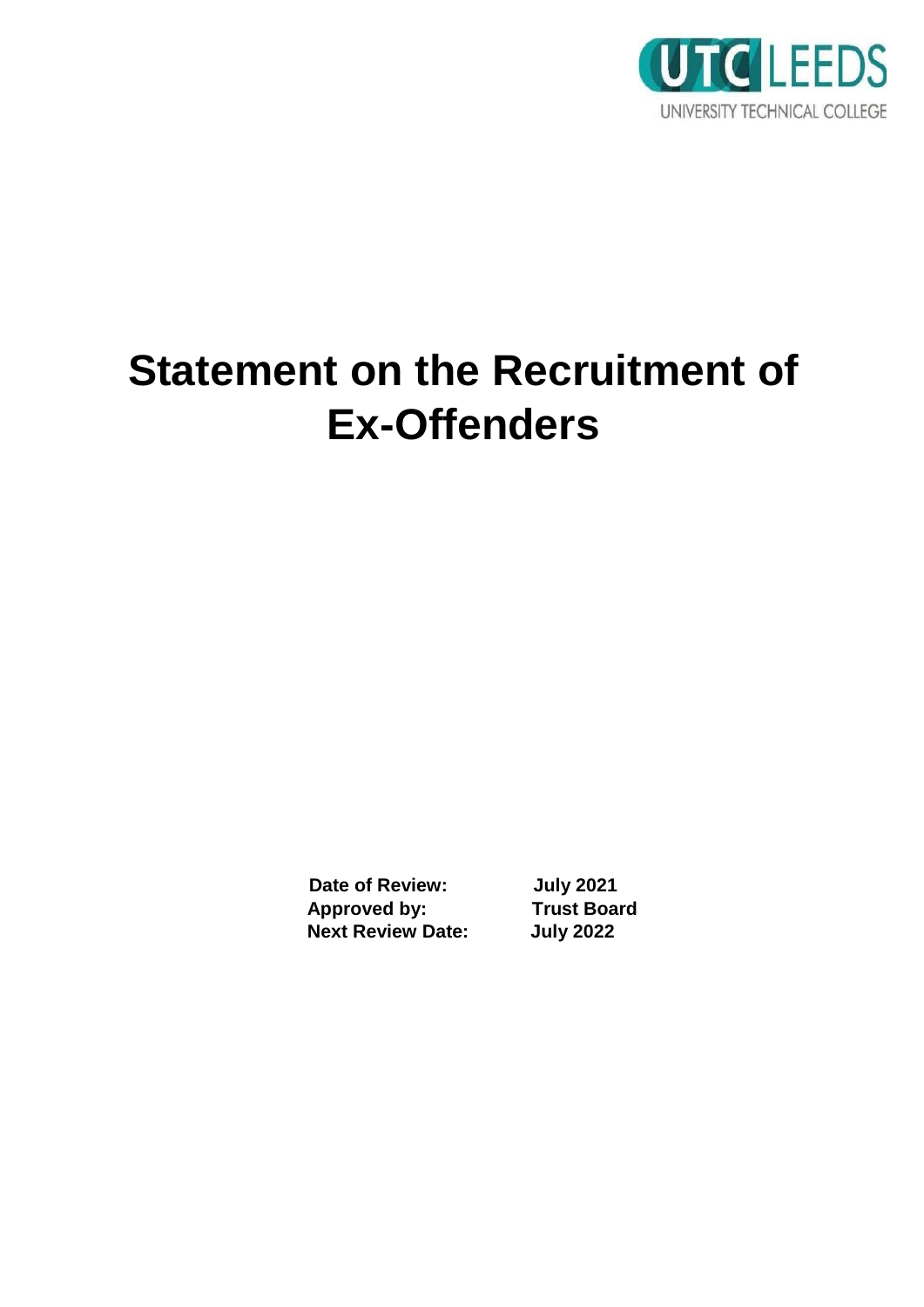

It is a legal requirement that all registered bodies and prospective employers must treat DBS applicants who have a criminal record fairly and not discriminate because of a conviction or other information revealed. Registered Bodies and employers who are Regulated Activity Providers (including schools) are obliged to have a written policy on the recruitment of ex-offenders, which is available to DBS applicants at the outset of the recruitment process.

## **Policy Statement**

- 1. UTC Leeds is committed to using the Disclosure and Barring Service (DBS) along with the Regulatory System to assess applicants' suitability for all positions of trust, we comply fully with the DBS Code of Practice to undertake to treat all applicants for positions fairly. We do not discriminate unfairly against any subject of a Disclosure on the basis of conviction or other information revealed.
- 2. We are committed to the fair treatment of our staff, potential staff or users of our services, regardless of race, gender, religion, sexual orientation, responsibilities for dependants, age, physical/mental disability or offending background.
- 3. This written statement, on the recruitment of ex-offenders, is made available to all Disclosure applicants at the outset of the recruitment process.
- 4. We actively promote equality of opportunity for all with the right mix of talent, skills and potential and welcome applications from a wide range of candidates, including those with criminal records. We select all candidates for interview based on their skills, qualifications and experience.
- 5. As a Regulated Activity Provider (RAP) all paid employees of UTC Leeds are in regulated activity and therefore subject to enhanced DBS checks.
- 6. An Enhanced DBS Disclosure is also always undertaken for Trustees, Staff, Supply staff, Student trainees, Contractors, Governors and Regular volunteers who work or support within UTC Leeds.
- 7. We check all qualified teachers against the Prohibition from Teaching List (DfE Secretary of State requirement September 2013), including those who may not be employed as a teacher in a student facing role where applicable. We undertake checks for management positions (including the Chair of the Trust) in line with the Prohibition from Management List (Section 128) to ensure staff/Trustees/Governors are suitable for management positions. We also undertake the European Economic Area (EEA) Teacher Sanctions and Restrictions checks for individuals who may have either lived or worked outside the UK.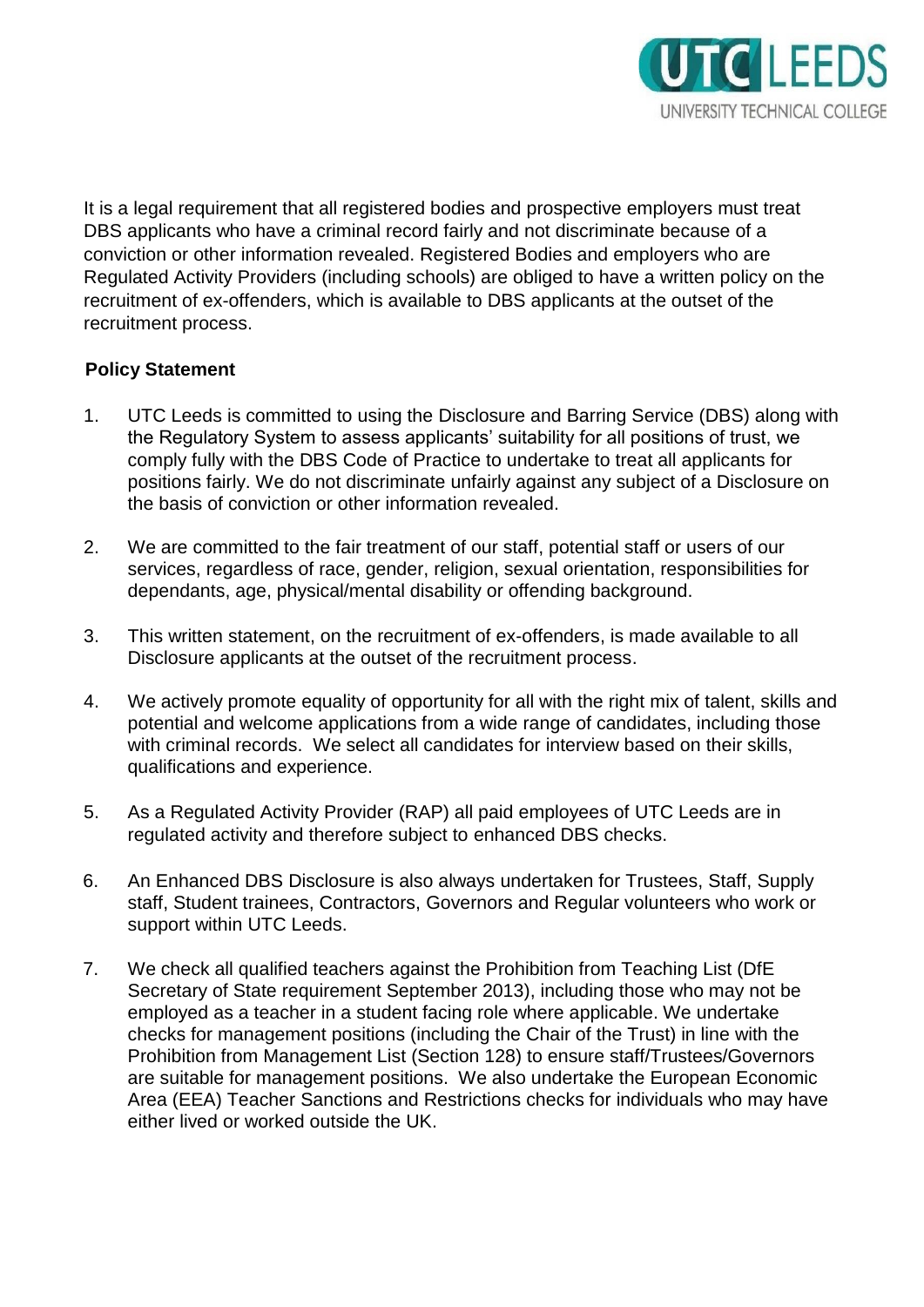

- 8. For those positions where a DBS check, Prohibition Order, UNIVERSITY TECHNICAL COLLEGE Section 128 and EEA check are required, all application forms, job adverts and recruitment briefs will contain a statement that a DBS check will be requested in the event of the individual being offered the position.
- 9. For any other individuals where this is a requirement they will be informed prior to working/supporting within UTC Leeds.
- 10. All job applicants are asked to disclose all spent and unspent convictions, cautions, reprimands and final warnings that are not 'protected' as defined by the Rehabilitation of Offenders Act 1974 (Exceptions) order 1975 (as amended in 2013). Guidance and criteria on the filtering of these cautions and convictions can be found using the following link.<https://www.gov.uk/government/publications/dbs-filtering-guidance>
- 11. All job applicants are also asked to disclose and details of any police enquiries undertaken following allegations against them which may have a bearing on their suitability for this post that are not 'protected' as defined by the Rehabilitation of Offenders Act 1974 (Exceptions) order 1975 (as amended in 2013).
- 12. We request that this information is sent in a separate sealed envelope submitted with the completed application, marked for the attention of the Principal. This information will be confidential and only shown to those who need to see it as part of the recruitment process. Disclosed information will only be considered for shortlisted applicants. Disclosures for applicants that are not shortlisted will be confidentially destroyed and will not be considered during the recruitment process.
- 13. The HR Manager who oversees the recruitment process and provides advice and guidance to our Recruitment Panels has been suitably trained to identify and assess the relevance and circumstances of offences and is aware of all the relevant legislation relating to the employment of ex-offenders.
- 14. Candidates will have the opportunity for an open and measured discussion on the subject of any offences or other matter that might be relevant to the position with a member of the HR team. Failure to reveal information that is directly relevant to the position sought could lead to withdrawal of an offer of employment or disciplinary action which could result in dismissal.
- 15. All employees have a duty to advise their Principal and the HR Manager of any Police enquiries regarding any concerns/allegations which have been made against them at the point which they are made aware. This is referenced within the Personal and Professional Conduct of Staff Policy.
- 16. Where a candidate/employee/adult has committed an offence, received a caution, or be the subject of a Police investigation, following a discussion, a risk assessment is undertaken by HR to determine whether or not their actions pose a risk to children, young people or UTC Leeds as a whole. Once a decision has been made the